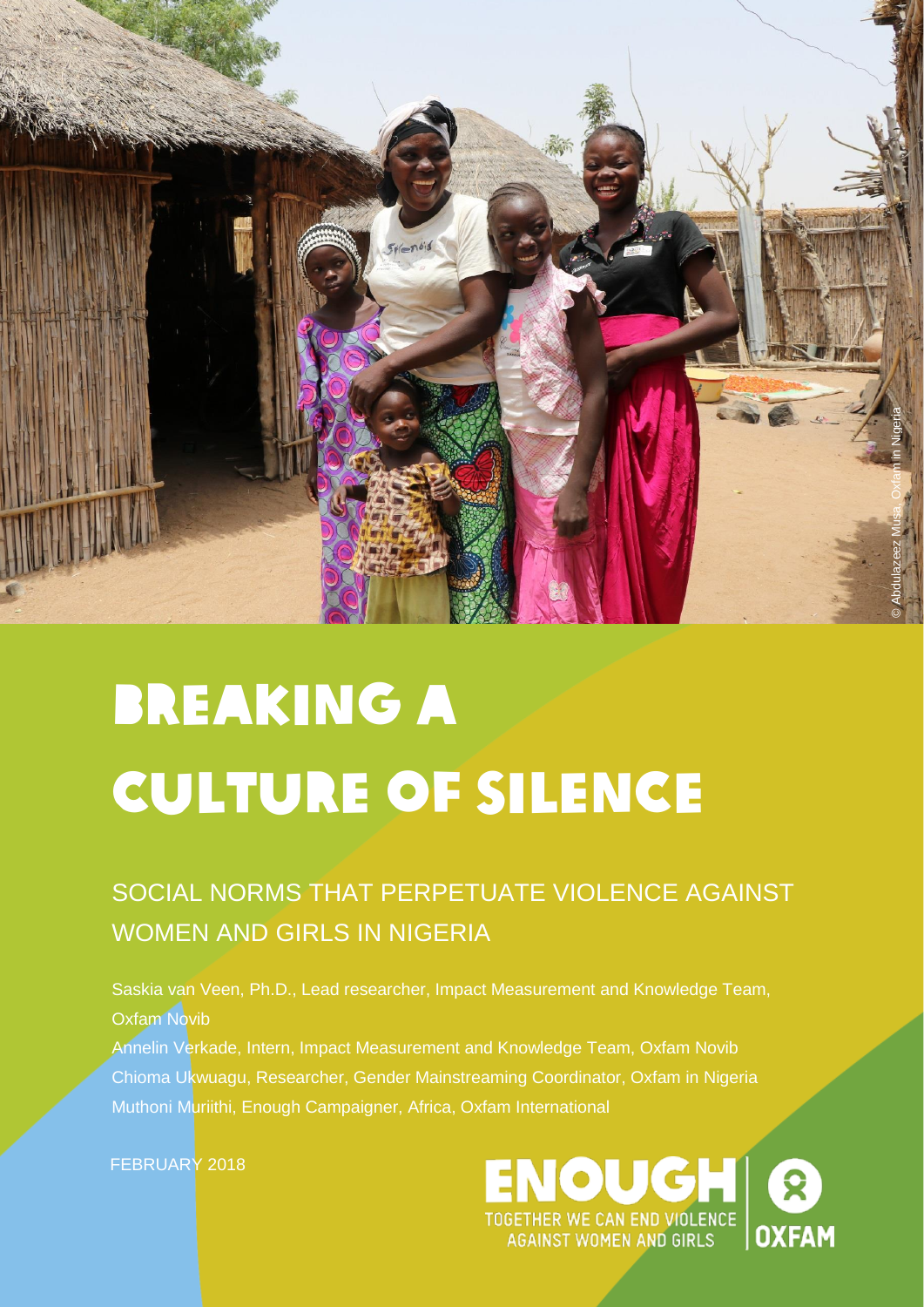### <span id="page-1-0"></span>**TABLE OF CONTENTS**

| 1.1 Defining social norms in relation to violence against women and girls  4 |  |
|------------------------------------------------------------------------------|--|
|                                                                              |  |
|                                                                              |  |
|                                                                              |  |
|                                                                              |  |
|                                                                              |  |
|                                                                              |  |
| 4 CONCLUSION: THE NIGERIAN CAMPAIGN TO END VIOLENCE AGAINST                  |  |
|                                                                              |  |
|                                                                              |  |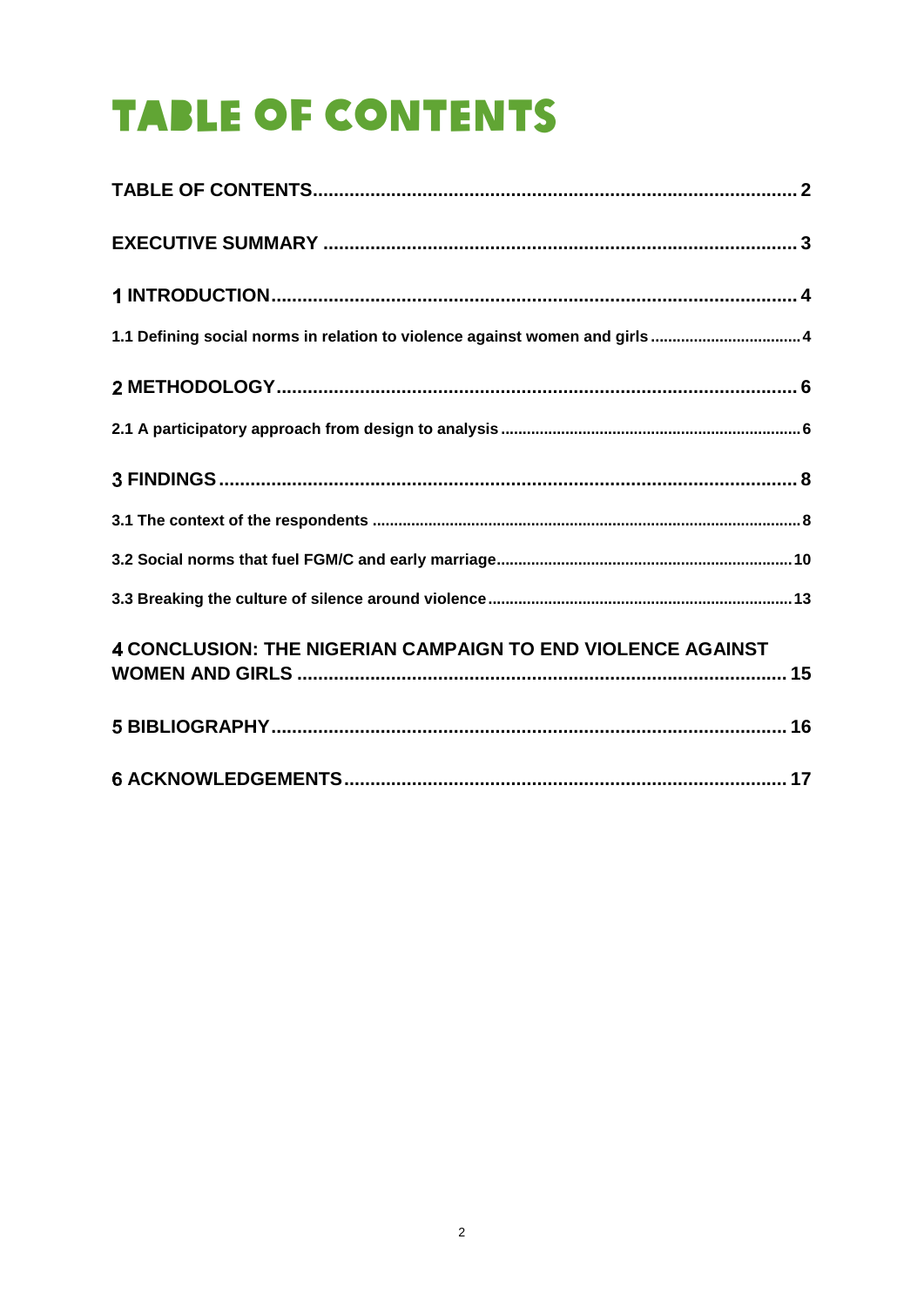### <span id="page-2-0"></span>EXECUTIVE SUMMARY

Violence against women and girls is often perpetuated by practices defended by some community members on the basis of tradition, culture, religion or superstition. These include female genital mutilation/cutting (FGM/C) and early marriage. Such harmful traditional practices are underpinned by social norms, the rules of behaviour that people in a group adhere to because they believe that they are expected to do so and that others do so. In Nigeria, one in four women aged 15-49 has undergone FGM/C, and 48 percent of women aged 20-49 were married before the age of 18.

Enough, a worldwide Oxfam campaign, aims to replace harmful social norms with positive ones that promote gender equality and non-violence. To better understand which social norms perpetuate traditional practices in Nigeria and how they influence behaviour, Oxfam in Nigeria conducted formative research by interviewing 20 men and 20 women and analysing the results in a campaign design workshop with partner organizations and experts working on violence against women and girls. The findings will inform the development of the Enough campaign in Nigeria.

From the research and subsequent analysis in the workshop, four social norms were identified as drivers of the harmful traditional practices FGM/C and early marriage:

- A respectable woman marries early
- A respectable woman is submissive to male authority
- A suitable woman is not promiscuous
- A woman is worth more as a wife than as a daughter

Women and girls who transgress these norms face four main kinds of sanction: peer pressure, condemnation, exclusion and force. Encouragingly, although the research found that respondents believe others still think it is appropriate to follow traditional practices, many of the respondents' own individual attitudes have already shifted – a first signifier of social norms change.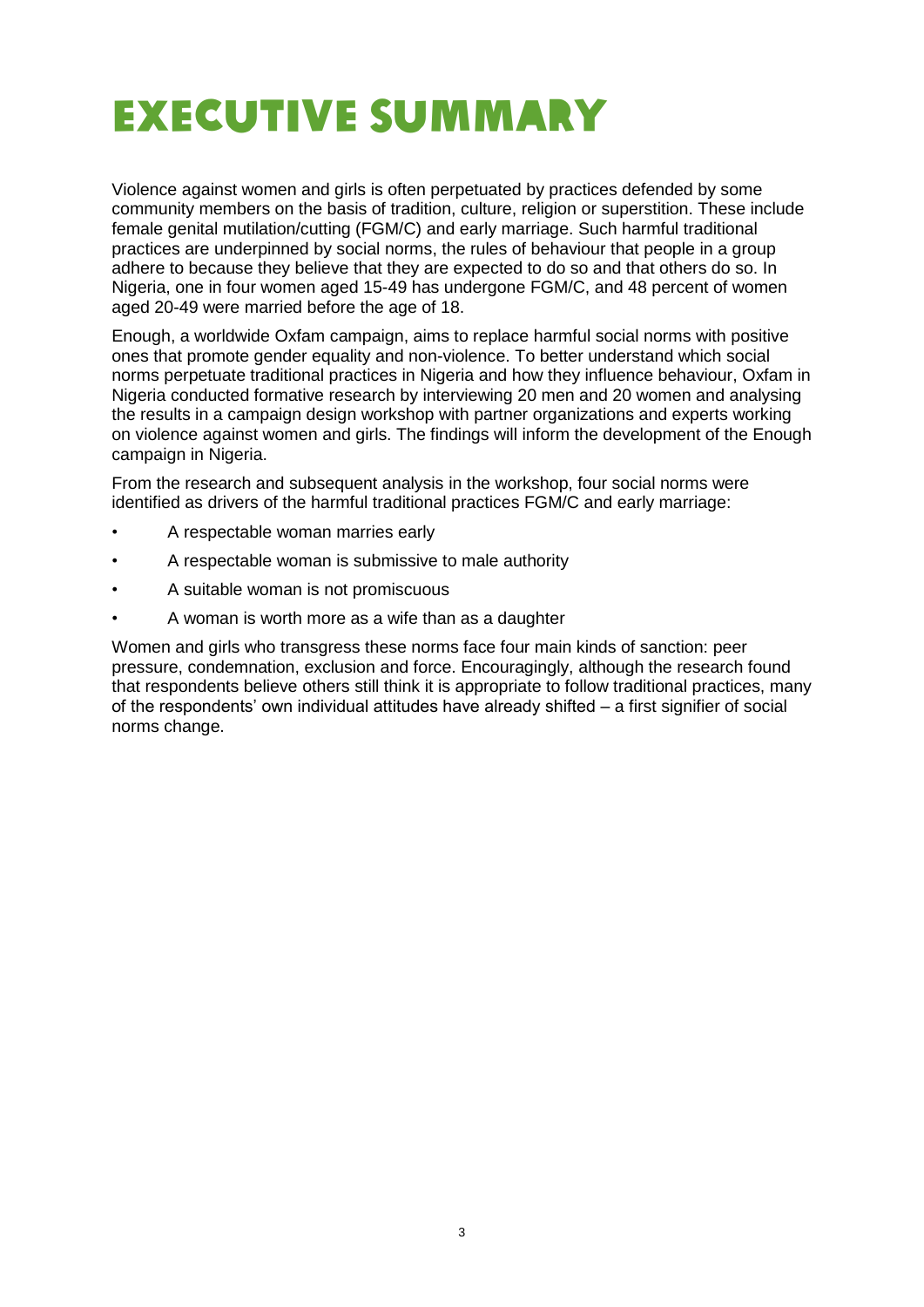### <span id="page-3-0"></span>**1 INTRODUCTION**

Violence against women and girls is a serious worldwide human rights crisis (Garcia-Morena et al. 2015; Gennari et al. 2014). It is perpetuated in Nigeria, amongst other factors, by harmful traditional practices (Odimegwy & Okemgbo 2003). The Nigeria Demographic Health Survey of 2013 showed high prevalence of violence against women and girls related to traditional practices, such as female genital mutilation/cutting (FGM/C) (25%) and child marriage (43%) (National Population Commission & ICF International 2014). Although the Nigerian government has made some efforts to create a legal framework that is more protective of women and girls – for example, the Violence Against Persons (Prohibition) (VAPP) Act 2015 prohibits FGM/C – laws alone will not change the complex social reality in which violence against women and girls has existed for many years. Social norms underlying violence against women and girls are based on gender roles which are deeply rooted in society and defined by the custodians of cultures, perpetuating the idea that power relationships and inequalities are natural and innate, and hampering the implementation of any new legislation (Haylock et al. 2016).

Enough is Oxfam's first worldwide campaign which aims to challenge and change social norms that perpetuate violence against women and girls by replacing harmful norms with positive norms that promote gender equality and non-violence. The campaign was launched in seven countries in November 2016; at the time of writing 13 countries have launched and over time it is anticipated that over 30 countries will launch campaigns aimed at ensuring more women and girls enjoy their right to live free from all forms of violence. To inform the campaign strategy in Nigeria, Oxfam conducted formative research by identifying which social norms surround the harmful traditional practices of early marriage and FGM/C. We chose to focus our research on early marriage in the North of Nigeria, where its prevalence is encouraged by segments of religious Islamic teachings, and on FGM/C in the South of Nigeria, where the population is predominantly Christian.

This paper presents the findings of the formative research and the campaign priorities for Nigeria that were determined in a campaign design workshop based on the research and (experiential) knowledge of partner organizations and experts.

#### <span id="page-3-1"></span>**1.1 DEFINING SOCIAL NORMS IN RELATION TO VIOLENCE AGAINST WOMEN AND GIRLS**

Social norms are relevant in many areas, including youth employment, gender equality, disability inclusion, and active citizenship when civic space is restricted. Recent work in relation to violence against women and girls discusses social norms as rules of behaviour (Cialdini, 1990; Cislaghi & Heise 2016; Mackie 2015; Haylock et al. 2016; Alexander-Scott et al. 2016; Boyle et al. 2009; Paluck et al. 2010); more specifically, Alexander-Scott, Bell and Holden (2016) define social norms as rules of behaviour that people in a group adhere to because they believe the majority in the group act according to the rule, and that most other people in the group believe they ought to behave accordingly. We focus this research on both elements of this definition: empirical beliefs about what others in a group do (i.e. what is considered to be typical behaviour), and normative beliefs about what others think others ought to do (i.e. what is considered to be appropriate behaviour) (Paluck et al. 2010). Social norms can relate to both types of belief on gender roles and the acceptability of violence against women and girls (Boyle et al. 2009; Haylock et al. 2016; Cislaghi and Heise 2016).

In research on social norms, the term 'reference group' or 'reference persons' is used to refer to the people whose opinions matter for a person and influence his or her attitudes, beliefs and behaviour (Alexander-Scott, Bell and Holden 2016: 8). A person's reference group can be people in their ordinary lives or public figures. A reference group may intend its rules of behaviour to be protective for women, in that women who comply with social norms can gain status by being seen as respectable, admirable and honourable. But when an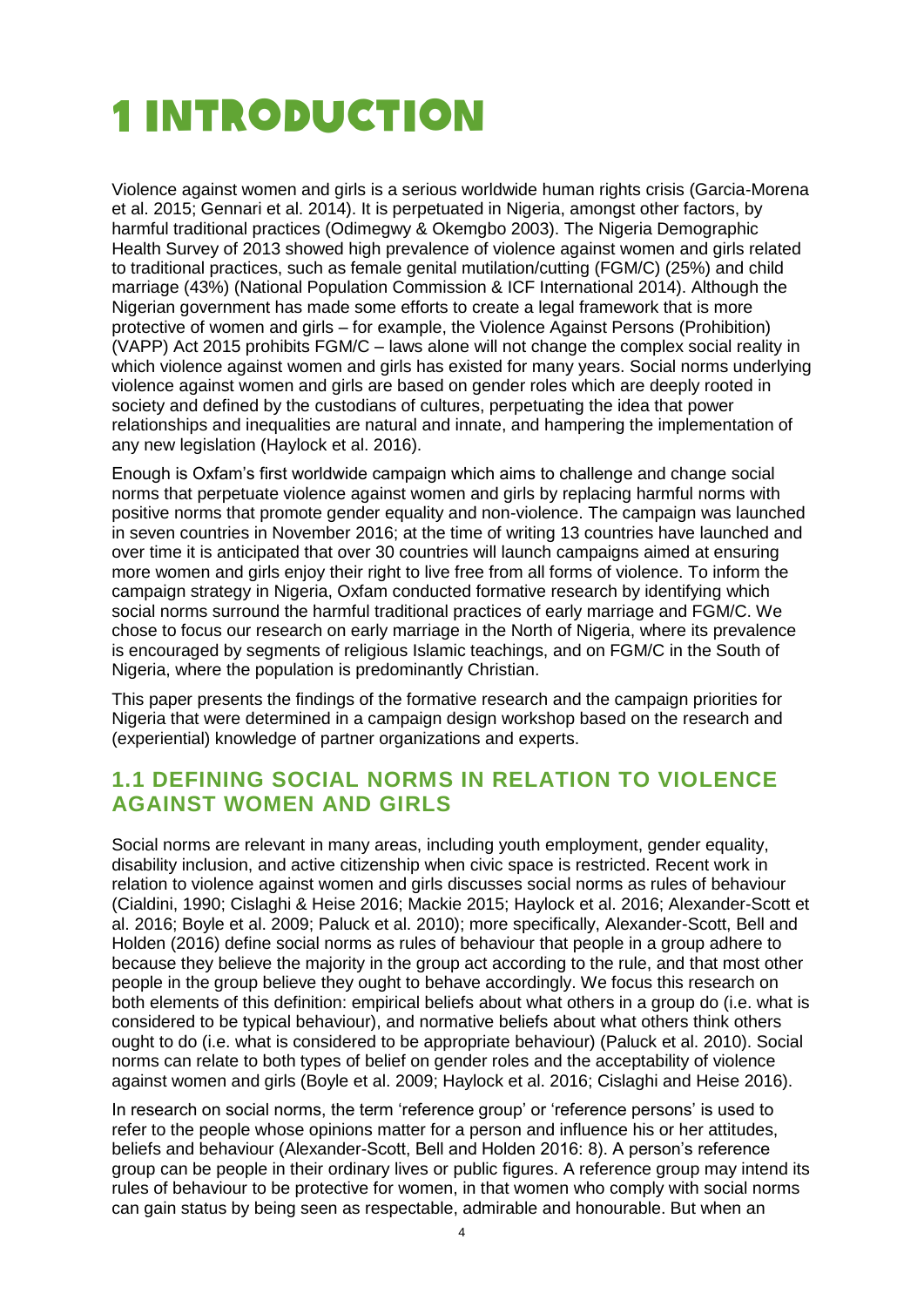individual transgresses a social norm, they risk sanctions from their reference group – and the use of violence as a sanction can be socially acceptable (Alexander-Scott, Bell and Holden 2016). Individuals can also internalize potential social sanctions, affecting their selfesteem and feeling of acceptability. Social norms, and the rules of behaviour that correspond to them, are not static: they are constantly negotiated in society. Scholars write about dynamic 'tipping points', beyond which norms start to shift (Mackie et al. 2012).

Social norms are just one element of the system keeping in place gender inequality and violence against women and girls. Cislaghi and Heise (under review) stress the importance of addressing social norms as part of the institutional, material, individual and societal factors that interplay in sustaining harmful practices. Kelleher and Rao (2001) describe how systems are formed by formal and informal rules that steer the behaviour of people in a society and locates social norms as part of a framework of system change, pictured in Figure 1. System change occurs when change is happening in all four quadrants. The top-left quadrant is the informal individual realm (consciousness, such as knowledge, skills, and attitudes to change); in the top-right quadrant are formally measurable conditions to do with individuals (such as access to resources and freedom from violence) that enable behaviour embracing change. Social norms are found in the bottom-left quadrant, the informal collective; in the bottom-right quadrant are formal collective rules (laws and policies). The arrows indicate how change in one quadrant can bring about changes in others. Social norms, for example, can either facilitate or prevent individual changes in attitude and behaviour, including preventing a change in attitudes from resulting in a change of actions. However, changes in individual attitudes can also affect social norms. Change in social norms can influence legal and policy implementation, positively or negatively.



**Figure 1 - Gender at Work framework (Kelleher & Rao 2001)**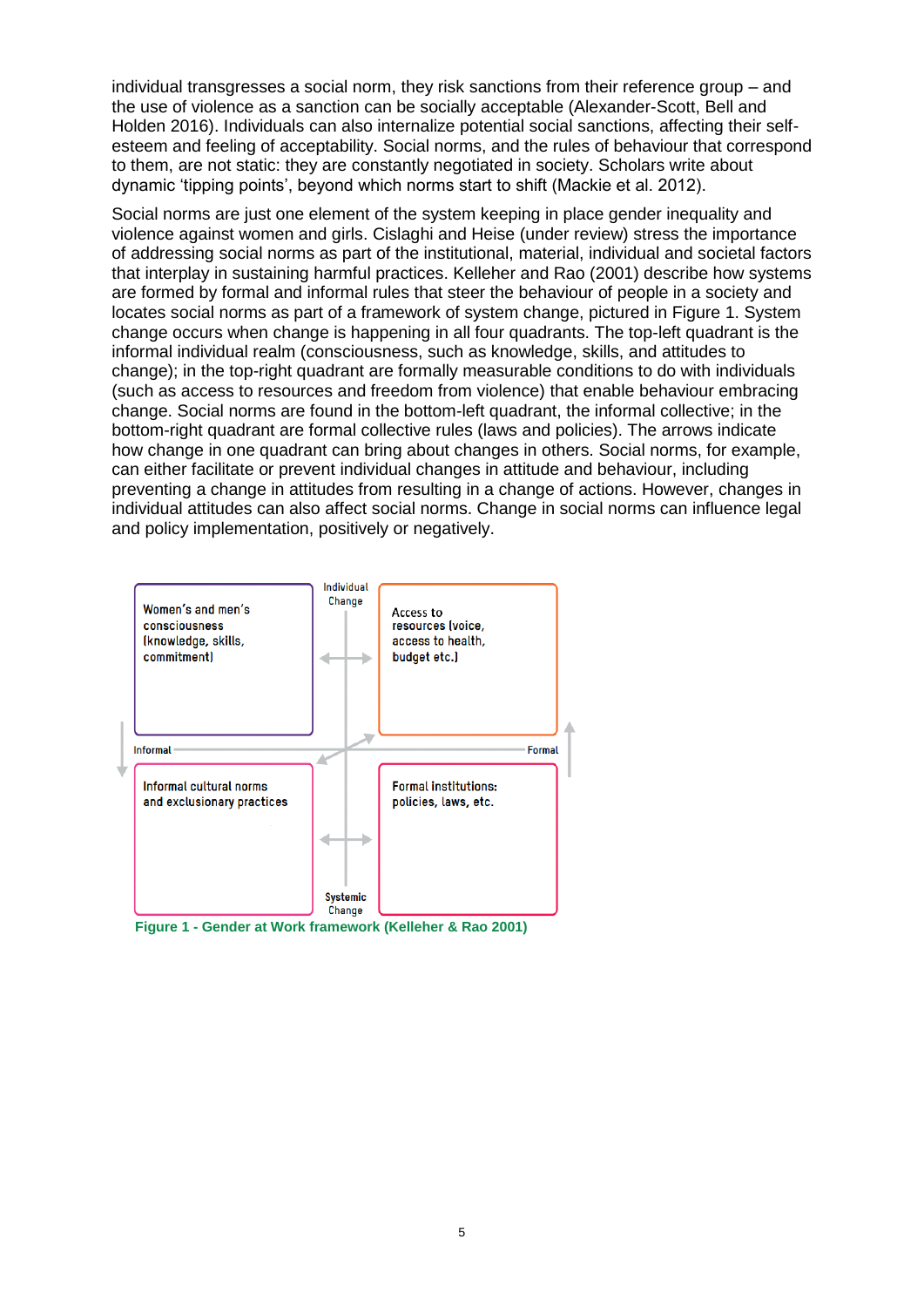### <span id="page-5-0"></span>METHODOLOGY

This paper is based on qualitative research involving in-depth interviews with a total of 20 men and 20 women in Bayelsa state in the South and Adamawa state in the North of Nigeria. The respondents were asked to comment on a vignette – a story describing a moment related to research concepts, with a series of twists in the narrative – about FGM/C (in Bayelsa) or early marriage (in Adamawa). This method allows sensitive issues to be explored in a less personal or threatening way (Barter & Renold 1999). Rather than focusing on the respondents' own attitudes and beliefs, enumerators asked about social norms and related sanctions: what respondents thought would be a typical behavioural response to the situation described in the story (empirical belief) and what respondents thought others would find appropriate behaviour (normative belief). The vignettes (see Boxes 1 and 2) were structured according to CARE's SNAP tool, as described by Cislaghi and Heise (2016), with content based on literature about the context of Nigeria and experiential knowledge of Oxfam and partners.

#### <span id="page-5-1"></span>**2.1 A PARTICIPATORY APPROACH FROM DESIGN TO ANALYSIS**

#### **Vignette on early marriage**

Amina, Fatima's cousin, comes to visit Fatima's family. Both are about 11 years old. Amina announces she will get married soon and suggests Fatima does the same.

Twists:

- Fatima does not comply with (potential) norm
- Influence of financial burden
- Family composition (i.e. Fatima is the third daughter in the family)
- Religious argument of the early marriage of prophet Mohammed

#### **Vignette on FGM/C**

Boma's mother Idara is visited by Boma's grandmother, who tells her it is time for Boma to be cut.

Twists:

- Idara does not comply with (potential) norm
- Idara does not want Boma to be cut due to health risks

**Box 1 – Vignette on early marriage Box 1 – Vignette on female genital mutilation/cutting**

The research is the product of collaboration (and co-funding) between the Oxfam country office in Nigeria, the Enough worldwide team of Oxfam International, the Gender Justice team of Oxfam Great Britain, and the Gender Justice team and Impact Measurement and Knowledge (IMK) team of Oxfam Novib. Dissemination efforts were funded by Share-Net Netherlands Network on Sexual and Reproductive Health and Rights (SRHR) and HIV. The research was designed and executed by the IMK team at Oxfam Novib, the gender mainstreaming coordinator of Oxfam in Nigeria and partner organizations the Christian Rural and Urban Development Association of Nigeria (CRUDAN) and Fostering Achievement of Community Empowerment (FACE) Initiative. Staff of partner organizations were trained as enumerators. The research proceeded in four steps over four months (September-December 2017).

#### **2.1.1 LITERATURE REVIEW**

The researchers conducted a literature review on social norms research, within academia and Oxfam, and studied FGM/C and early marriage survivors' stories extensively to develop the research design, including the vignettes. This literature review also provided an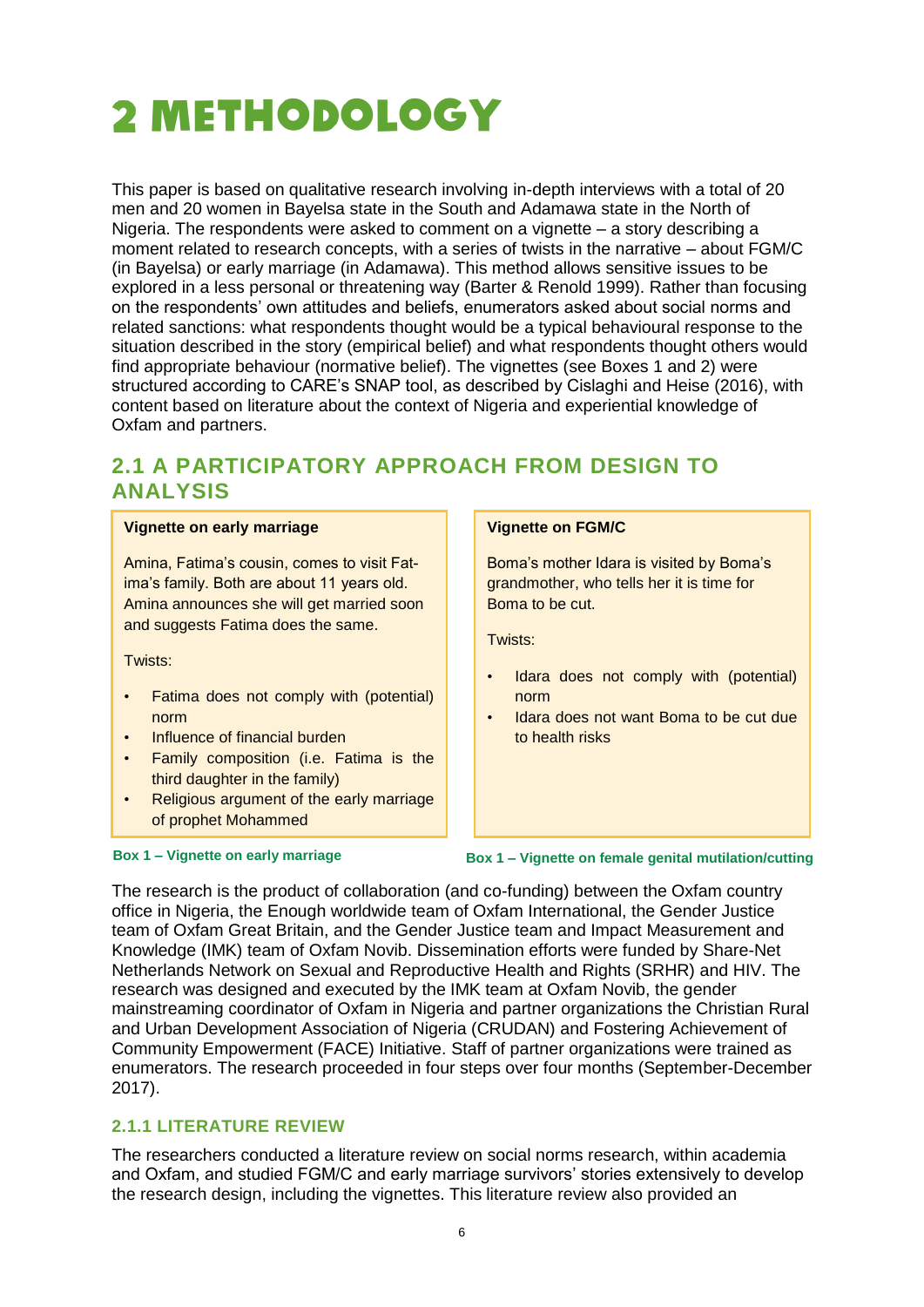understanding of social norms in Nigeria and enabled the team to make the first choices regarding the focus of the research.

#### **2.1.2 RESEARCH DESIGN WORKSHOP AND ENUMERATOR TRAINING IN NIGERIA**

The research was further designed during workshops in Nigeria organized by Oxfam with the participation of CRUDAN and FACE Initiative. To prepare this workshop, the IMK team trained Oxfam in Nigeria staff, who subsequently facilitated two design workshops with enumerators (two men and two women) from CRUDAN and FACE Initiative, one in the North and one in the South, in October 2017. During the workshops, participants reflected on possible social norms that perpetuate violence against women and girls in Nigeria through discussions and exercises, and fine-tuned the vignettes that formed the basis for the interview guide. To ensure smooth implementation in the field, participants were trained on interview techniques, sampling approaches, and ethical guidelines of the World Health Organization for research on violence against women and girls (Ellsberg and Heise 2005).

#### **2.1.3 COLLECTING THE DATA**

Forty individual interviews were conducted with men (20) and women (20) aged 18 to 45 from Bayelsa state in the South of Nigeria and Adamawa state in the North, locations selected to give insight into FGM/C and early marriage practices respectively. As well as equal gender representation, respondents were chosen to reflect a balance of education levels and marital statuses (see Table 1). Respondents were asked to respond to openended questions and discuss the traditional practices and social norms. Activists against violence against women and girls were excluded from the research to prevent bias.

Respondents' consent was requested at the beginning and end of the interview, and they were not asked primarily about their personal experiences. All interviews were recorded, transcribed verbatim, saved anonymously, and accompanied by monitoring of the context. These measures were taken to a) ensure the enumerators respected the respondents at all stages of the research, and b) ensure minimal harm to respondents and research staff, following guidance from Ellsberg et al. (2001).

When researching sensitive issues such as violence against women and girls, there is a risk that respondents may give answers they consider to be socially desirable rather than reflecting their true beliefs. The authors took all possible precautions to limit this possible source of bias: enumerators were originally from the same area as the respondents, and conducted the interviews in the local language; and interviews focused mainly on the perceptions of others, which is less sensitive to comment on. The findings give no indication that social desirability bias has been a problem in this research.

|                | # of       | Mean | Age       | <b>Marital status</b> | Religion    | Education |
|----------------|------------|------|-----------|-----------------------|-------------|-----------|
|                | interviews | age  | range     |                       |             |           |
| Early marriage | 10         | 28   | 18-39     | 8 married             | 7 Christian | Varied    |
| women          |            |      |           | 2 single              | 3 Muslim    |           |
| Early marriage | 10         | 31   | $20 - 40$ | 7 married             | 6 Christian | Varied    |
| men            |            |      |           | 3 single              | 4 Muslim    |           |
| FGM/C women    | 10         | 35   | 29-45     | 9 married             | Christian   | Varied    |
|                |            |      |           | 1 single              |             |           |
| FGM/C men      | 10         | 32   | 26-38     | 8 married             | Christian   | Varied    |
|                |            |      |           | 2 single              |             |           |

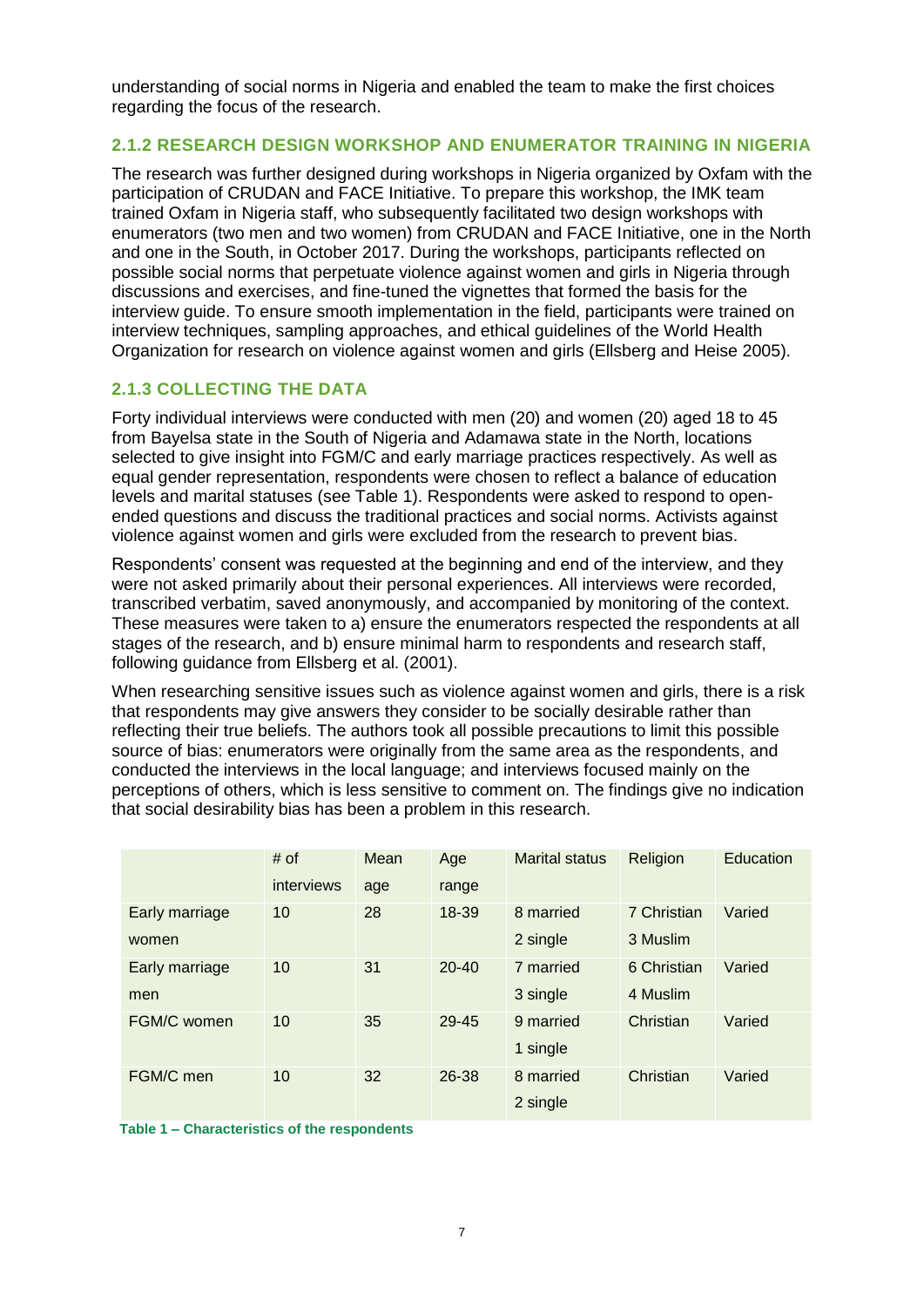#### **2.1.4 ANALYSING THE DATA**

Data analysis was done jointly by Oxfam in Nigeria and the IMK team in the Netherlands. The research findings were shared during a campaign design workshop in Abuja from 27 November to 1 December. They were presented as descriptive findings, without drawing conclusions on their importance in the local context, to ensure that workshop participants could include their own (experiential) knowledge in interpreting them – this is necessary in the campaign design process, as the campaign aims to reach a wider Nigerian context than only the two areas where the research was conducted.

The workshop brought together 29 participants, including survivors of violence against women and girls, partner organizations, parliamentarians, a celebrity, and the enumerators who conducted the interviews. The knowledge brought by participants, and interpretations from their varied perspectives, validated and broadened the findings of the research. The workshop was facilitated by an Oxfam multidisciplinary team comprising a gender specialist, researcher, Enough campaigner for Africa, digital specialist, programme manager, and staff specialized in monitoring, evaluation, accountability and learning and programme quality. Participants decided on the key focus and objectives for the Enough campaign in Nigeria through a participatory process. This paper reflects that process by presenting the research results and placing them in the framework developed during the workshop.

### <span id="page-7-0"></span>FINDINGS

This chapter first gives an overview of the context of the respondents, including their reference persons, the place of traditional practices such as early marriage and FGM/C in their communities, and experiences with and attitudes towards those practices. Next it presents the social norms prioritized in the campaign design workshop, accompanied by findings from the research and testimonies from workshop participants. Finally, it discusses possible sanctions for refusing these norms, and the first step towards challenging the norms: breaking the culture of silence.

#### <span id="page-7-1"></span>**3.1 THE CONTEXT OF THE RESPONDENTS**

#### **3.1.1 REFERENCE PERSONS INDICATED BY THE RESPONDENTS**

At the beginning of the interview, respondents were asked to think about a moment in their life when they had to make a decision about compliance with a traditional practice such as early marriage or FGM/C and list the five people whose opinion they valued most. Figure 2 shows they mostly mentioned family members and peers, while different types of leaders also have influence on decision making. These results suggest that social norms on traditional practices may best be influenced in the family sphere, but the support of traditional leaders will also be crucial for the campaign.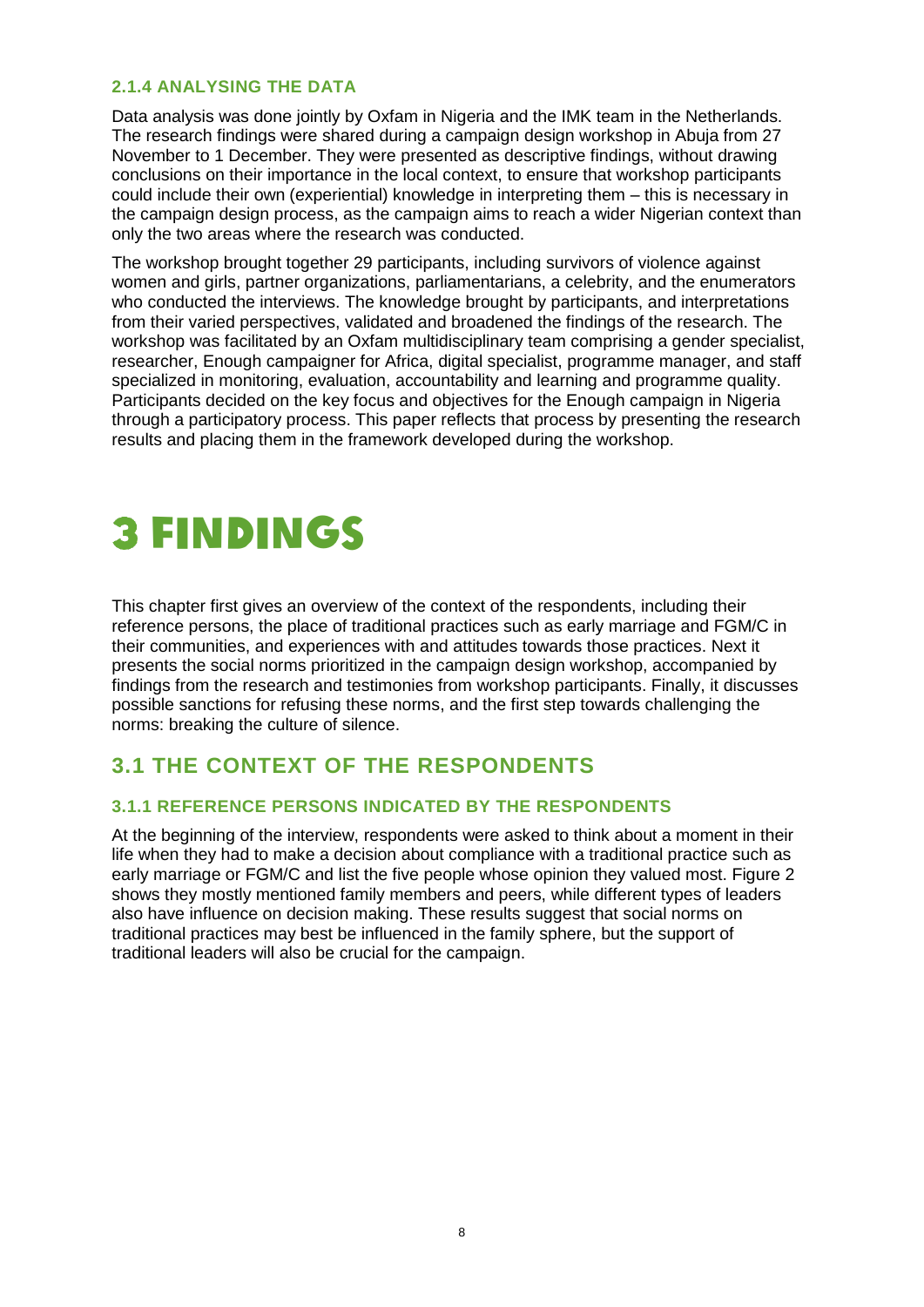

Note: EM = Early Marriage; FGM/C = Female Genital Mutilation/Cutting

**Figure 2 - Reference network of the respondents with regard to choices on traditional practices**

#### **3.1.2 THE PLACE OF TRADITIONAL PRACTICES IN NIGERIAN SOCIETY**

Throughout the interviews we found out a lot about how respondents perceive the importance of traditional practices in their communities. Traditions – that is, beliefs or behaviour passed down within a group or society, with symbolic meaning or special significance with origins in the past – are very important in the lives of Nigerians. The interviews made clear that they form the basis of strong social norms which it is believed are not to be questioned or broken, and this was validated by workshop participants. Respondents explained that traditions need to be followed to maintain community bonding, and that families should adhere to local traditions to uphold their image and protect their place in the community. We found that respondents expected others to practice early marriage or FGM/C for the sake of following tradition.

*"It's the tradition […] Boma is not the first to be cut and she won't be the last"* (female respondent).

*"She should get married [early] because our culture demands it"* (male respondent).

Refusing to follow the traditional norms may bring about sanctions, and will be perceived as "spoiling our culture". Because these practices are rooted in tradition, some see opposing them as futile:

*"Sometimes [people] are thinking [that FGM/C is] something that is happening since our fore, fore father, so [there is] nothing to do about [stopping] it. Let them continue what they are doing"* (female respondent).

Religion can either fuel or decrease the prevalence of traditional practices like FGM/C and early marriage. For some in the North of Nigeria, the early marriage of the prophet Mohammed, as described in the Quran, is a reason to practice early marriage. Respondents in the South of Nigeria, however, noted that Christianity can be seen as a valid reason not to undergo FGM/C.

*"When I was young I didn't see anything wrong about it, but when I was growing up they started saying that it is not right as a child of God to be circumcised"* (female respondent).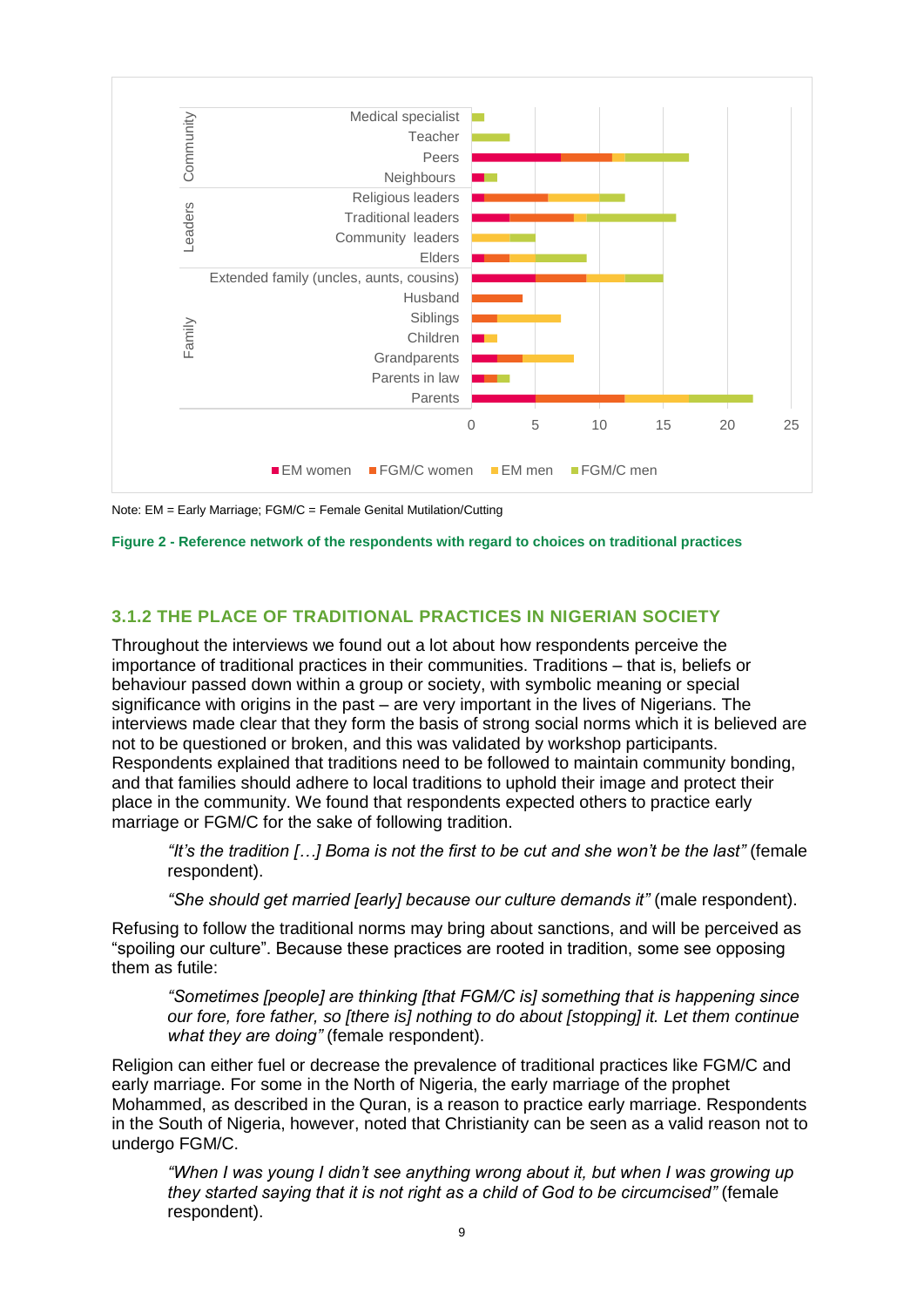#### **3.1.3 THE PRACTICE OF FGM/C AND EARLY MARRIAGE**

Many respondents were aware of FGM/C or early marriage being practiced in their own village or neighbouring villages, and some respondents had experienced these practices themselves. For example, a respondent shared a vivid memory of her circumcision:

*"The worst part is when they hold you, without any injection [sedative]. How many women will sit on you? They will sit on you then they will now [cut you]"* (female respondent).

Our respondents shared different perspectives on the 'right' way of practicing FGM/C and early marriage. For example, responses on the 'right' age of marriage ranged from 10 to over 18 years old. FGM/C was most often said to be practiced at birth, at the onset of puberty (sometimes together with all other girls of similar age in the village), or before or during the delivery of the first child. Some thought the 'right way' to practice FGM/C is making a small mark, accompanied by a celebration, while for others it is removing the clitoris entirely. These answers seemed to be village-specific, showing that the practices vary by community.

#### **3.1.4 ATTITUDES TOWARDS FGM/C AND EARLY MARRIAGE**

The majority of respondents reported negative personal attitudes towards FGM/C and early marriage. In the case of FGM/C, reasons included the health risks associated with cutting, depriving women of sexual pleasure, believing that it is wrong as a Christian, and finding it old-fashioned.

*"It [FGM/C] is oppression, humiliation, just like I said deprivation"* (male respondent).

In the case of early marriage, reasons included thinking that young girls are not mature enough, they do not have the necessary skills (such as cooking) to be married, they need to go to school, early marriage will lead to divorce, or because of health risks during pregnancy: half of the respondents were aware of problems arising for young girls during pregnancy and child birth.

Respondents who had positive attitudes towards FGM/C mostly cited reasons related to tradition and identity, believing circumcision to be a feature of being a woman. Those who had positive attitudes towards early marriage cited reasons related to protecting the girl and the family, identity and morality.

*"It's better if she marries early, before she starts exhibiting immoral behaviour"* (male respondent).

While the above responses on community bonding show the strength of social norms – and the importance of a public campaign approach to challenge them – these findings also point towards opportunities for the Enough campaign in Nigeria: in particular, discordance between personal attitudes and norms can be the first step in shifting harmful social norms. The role of religion, and the importance of community leaders in defining and compliance with social norms, emphasizes the importance of getting the involvement and support of leaders in these spheres.

#### <span id="page-9-0"></span>**3.2 SOCIAL NORMS THAT FUEL FGM/C AND EARLY MARRIAGE**

From the analysis of the interview findings, participants in the campaign design workshop identified a number of social norms related to positive attitudes towards FGM/C and early marriage, and prioritized four as being at the root of the problem and suitable for public campaigning.

#### **3.2.1 A RESPECTABLE WOMAN MARRIES EARLY**

Norms reinforce socially constructed gender roles. According to this research, a woman's role is relegated to the household: the social norm is to get married, be a 'good wife' and have children. The interviews made clear that marriage and motherhood are considered the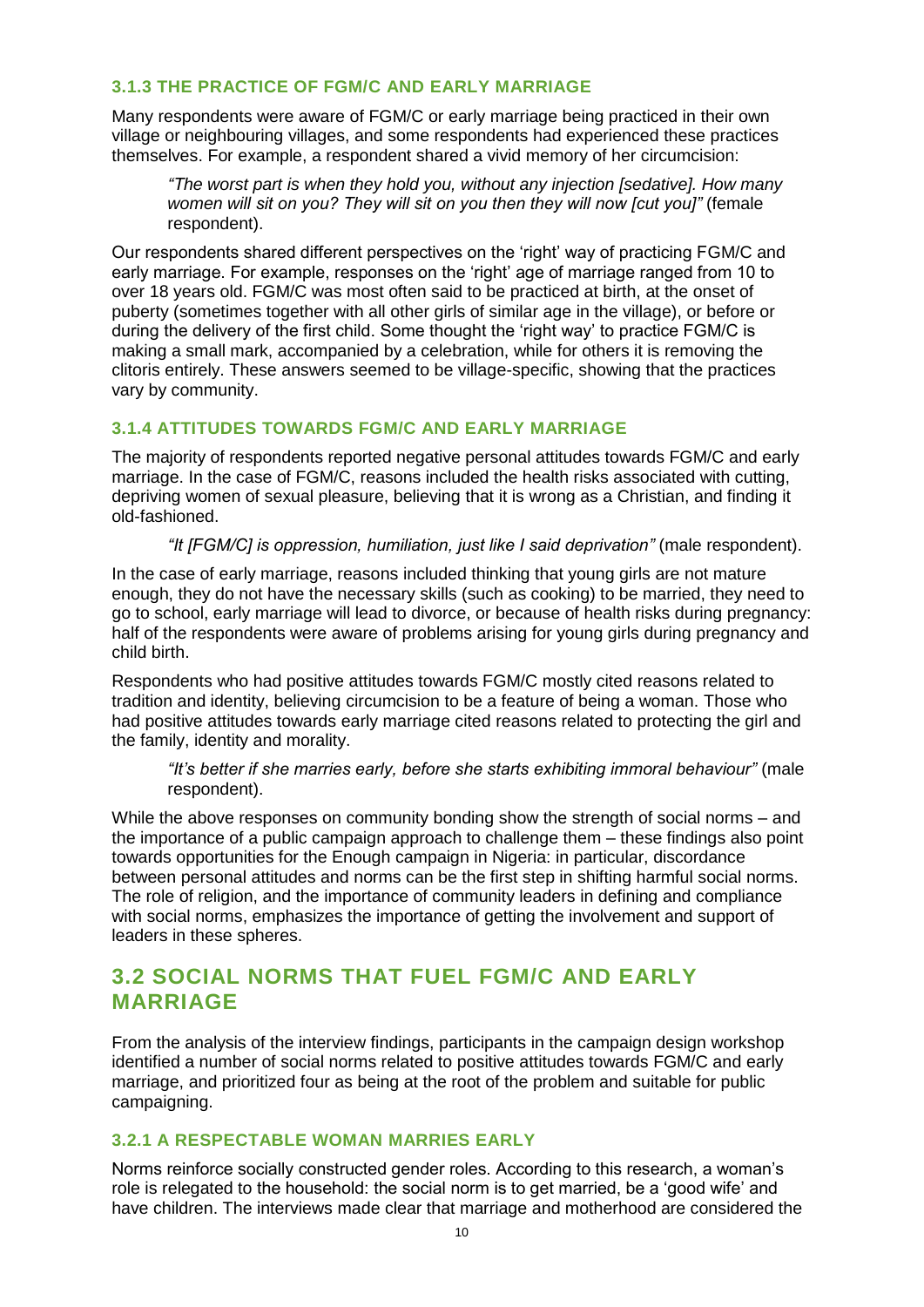most important achievements for women in both Bayelsa and Adamawa states, more so than achievements in education or the workplace. This was confirmed by workshop participants. It logically follows that girls should marry as soon as they mature, and this norm was found clearly in the research.

As one male respondent stated, *"early marriage is beneficial for a girl's position in the community."* It is seen as ensuring her safety, since she should be taken care of by her family-in-law; girls are seen as having a place in their father's house only until they are deemed 'mature' enough for marriage. Most of the respondents' reference groups believe that the onset of puberty is the right time for a girl to get married, if the right man makes a proposal. The status of the whole family is at stake, as one male respondent stressed: "*It is shameful for a father if he allows his daughter to stay unmarried up to 15-16 years".* After marriage, a girl contributes to her family's status if she is a good wife for her family-in-law. If not, problems may occur: "*Girls […] like Fatima, if they don't know how to cook, do laundry, or any other household work, […] it will result in challenges and may likely end the marriage"*  (male respondent).

While girls are groomed for marriage and motherhood from an early age, boys are seen as maturing later, when they can carry the responsibility of supporting their family. *"It is a mistake to marry boys at young age, as if you ask them to destroy the household"* (male respondent). Workshop participants agreed that a girl's role in the family is perceived as less important and explained that in some areas of Nigeria girls are sent to school or to the market only to be visible to potential suitors. As a girl will not be responsible for supporting her biological family, the focus is on maintaining the good name of the family by being wellmannered and securing a good marriage before getting too old.

#### **3.2.2 A RESPECTABLE WOMAN IS SUBMISSIVE TO MALE AUTHORITY**

Odimegwu and Okemgbo write that in Nigeria*: "Gender role ideology stresses that the man is the head of the woman, not only because he paid a dowry to own her, but because God has made him superior to the woman"* (2003: 225). According to workshop participants, similar thoughts are prevalent in Islamic as well as Christian traditions in the country. Respondents said boys are expected to marry obedient and respectable girls, and parents are supposed to raise their daughters to be obedient and respectable. In communities that practice FGM/C, undergoing the rite is seen as a way of ensuring that girls are ready for marriage and remain obedient and respectable. *"Circumcision is like a bride price being paid in a woman's head; being recognized by God and recognized by society. Your family too will recognize you"* (female respondent). Interview findings showed that high value is placed on good manners, submissiveness and obedience, and these are demonstrated by submitting to FGM/C.

In all instances, women and girls have little say in decisions around FGM/C and early marriage. Although women often decide to practice FGM/C on their daughters and/or state they want to undergo FGM/C, they do so since it is seen as an act of submissiveness to their husband. As a female respondent stated: *"A man that does not get his wife circumcised is not a complete man."* Furthermore, in relation to early marriage, daughters are seen as property of their father. As a male respondent stated, in relation to a father's opinion on early marriage: *"He in the end decides about his daughter".* Experiences of workshop participants confirmed that men may see women as a liability, for example to their own or their family's honour. Sometimes women are seen as property of the men in their lives: although norms here did not become fully clear from the research, workshop participants felt this was important to address in the campaign.

#### **3.2.3 A SUITABLE WOMAN IS NOT PROMISCUOUS**

Literature about gender norms often refers to a belief that women are naturally promiscuous and therefore need to be altered (e.g. through FGM/C) and secured (e.g. through early marriage) (Mackie and Lejeune, 2009; Freymeyer et al 2007). Respondents explained that FGM/C was understood in their communities as a way to control women's sexuality and ensure that wives remain faithful; ensuring appropriate behaviour. *"They say that if the clitoris is not cut that the woman will be easily seduced… that she will always want to satisfy*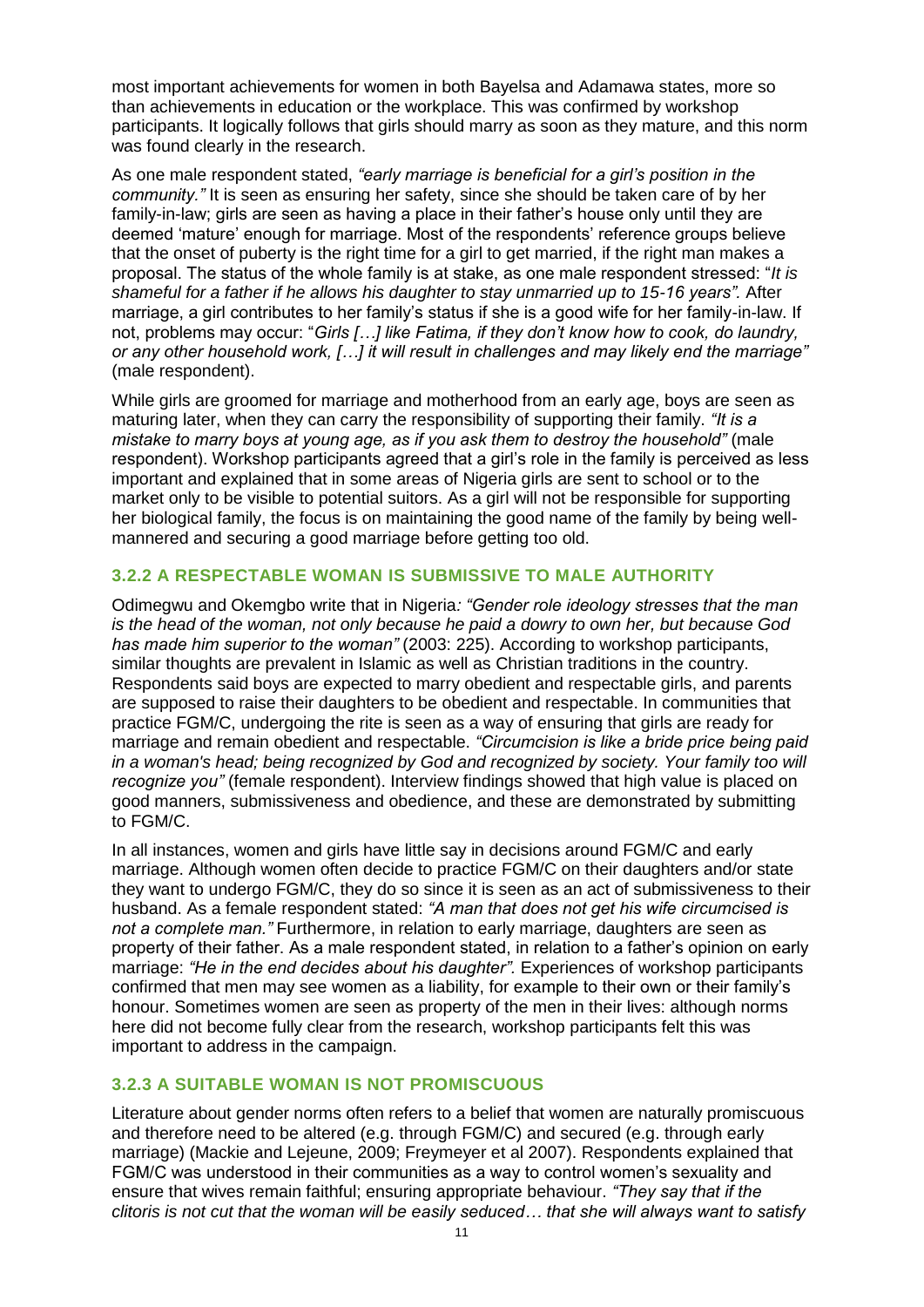*herself, so even in the absence of her husband she will not be bothered and will easily fall [to other men]"* (male respondent). Reference groups saw early marriage as a way to prevent girls from having sexual relations and possible pregnancies before marriage, to preserve the family honour. Girls who refuse marriage are thought of as promiscuous: *"If you refuse to get married when it is your time, they will say 'what will you like to become if not a prostitute?'"* (female respondent).

The analysis made clear that this control of women's sexuality is closely linked to the norm on women being submissive to men and having no decision-making power over their own bodies or life choices. While male status is strongly linked to early marriage and FGM/C, however, there is a high level of ignorance among men. Many male respondents stated they did not know if people still practiced FGM/C, saw it as a woman's affair, and related it to community expectations, not individual choice. Few respondents linked FGM/C to women's enjoyment of sex, though a workshop participant stressed that circumcised women being unable to satisfy their husbands leads to many divorces and polygamy.

#### **3.2.4 A WOMAN IS WORTH MORE AS A WIFE THAN AS A DAUGHTER**

The above three norms reflect women and girls having low worth in society, which reinforces unequal power relations in marriage. The use of dowry to determine the 'value' of women is itself an indication that a society sees women as a liability. Complicated traditional practices related to dowry calculations enforce the monetary value of girls, and some respondents argued that families see girls only as a monetary value. Half the respondents on early marriage mentioned that families regard girls as a financial burden, since they often do not contribute financially but still need to be fed. The attitude is summed up in the phrase: *"You are worth more as a wife than as a daughter".* 

Still, respondents did not agree about the importance of financial arguments in early marriage. Some see the prospect of dowry as a reason for early marriage in poor families, while others say tradition is a much stronger driver. Some respondents said that even when there is no direct family pressure, girls sometimes feel forced into marriage as a way to escape poverty or a bad home situation. Table 2 summarizes the arguments.

| Finance has a role in early marriage           | Finance does not have a role in early marriage  |
|------------------------------------------------|-------------------------------------------------|
| Girls who have money will stay home longer     | It is a tradition, so not financially inclined  |
| Girls with brothers who earn money will stay   | Girls who have money will still be married off  |
| home longer                                    |                                                 |
| Girls with older sisters married off will stay | It is not about money, more about relationships |
| home longer                                    | with a good family-in-law                       |
| Girls who earn money will not earn enough      |                                                 |
| to diminish the dowry prospect                 |                                                 |

**Table 2 – Financial arguments around early marriage**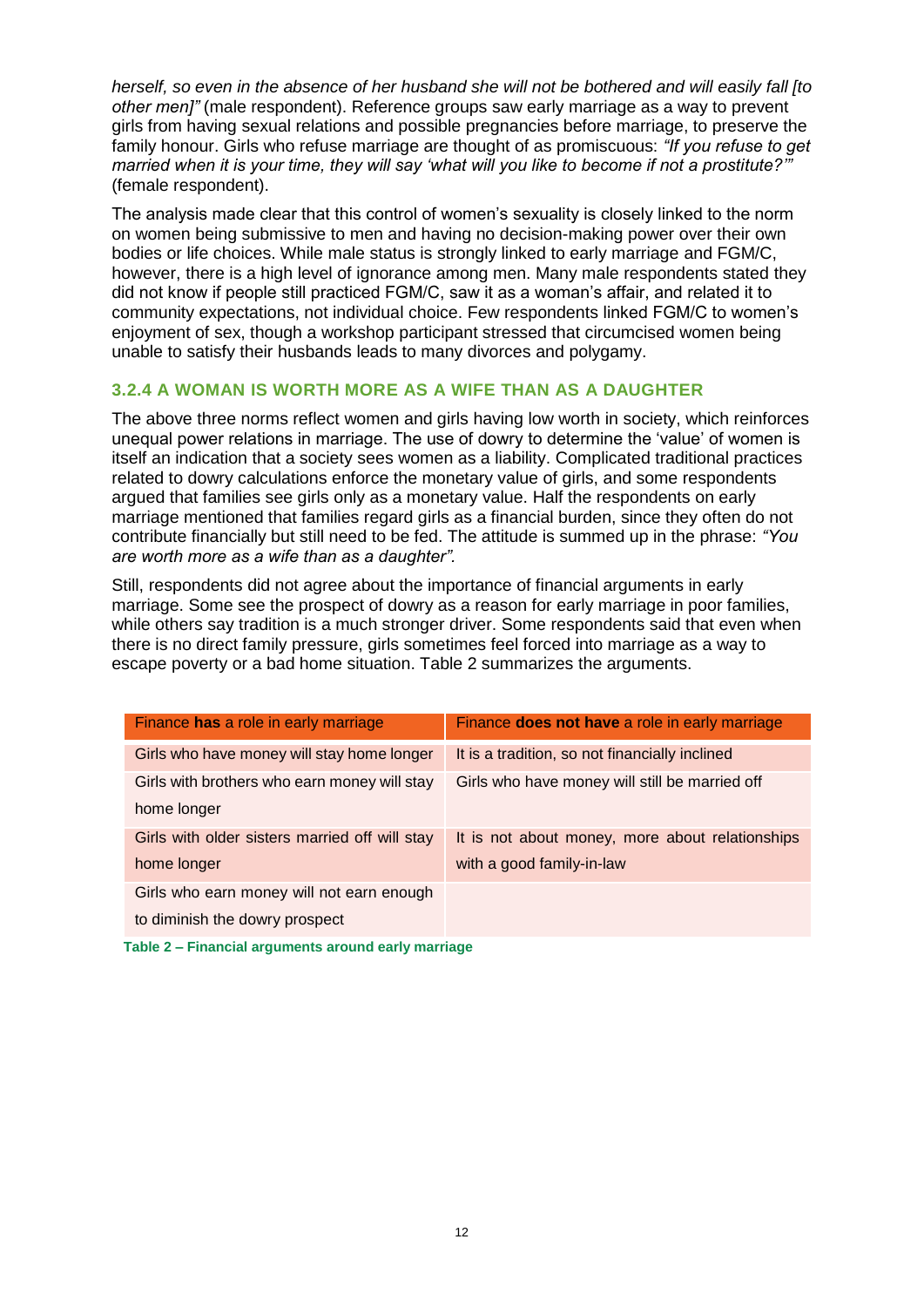#### <span id="page-12-0"></span>**3.3 BREAKING THE CULTURE OF SILENCE AROUND VIOLENCE**

Workshop participants felt that while the social norms identified above are accepted by many people, they are difficult to challenge because they are hardly discussed. The first step towards challenging these norms is therefore to break the culture of silence that usually exists around FGM/C and early marriage. Workshop participants suggested that the campaign should support women who break norms and face sanctions as a result.

While national laws, international treaties and declarations signed by Nigeria consider FGM/C and early marriage as violence against women and girls (e.g. African Union Protocol on the Rights of Women 2005, African Charter on the Rights and Welfare of the Child 1990, UN Declaration on the Elimination of Violence Against Women 1993, UN Human Rights Council resolution on child, early, and forced marriage 2017), most respondents do not think that their reference group sees FGM/C or early marriage as forms of violence. In any case, speaking out against violence is discouraged as violence in the domestic sphere is viewed as a family matter. Workshop participants who had survived domestic violence and sexual violence explained that if a woman tries to break the silence around her violations she will be told to go home and sort it out in the family.

Some say that religious arguments and arguments from the mother based on her own experience may break the silence around FGM/C. On early marriage, however, most respondents say that speaking out is impossible or useless. One young man states: "*Girls can speak out, but it doesn't work."* Girls fear speaking out because they may get a bad reputation and reduce their future marriage prospects. A female respondent said: *"If she does not do it [accept marriage proposal], maybe other men from that community will not marry her, because they will see her as a flirt."* Even respondents who acknowledge harmful health effects see strong norms against speaking out: *"As far as it is a tradition [community members] will count it like a taboo that this woman wants to spoil our culture"* (male respondent).

#### **3.3.1 SANCTIONS FOR BREAKING THE SILENCE**

When we asked respondents and workshop participants what would happen if a girl or her mother broke the tradition of FGM/C or early marriage, four sanctions became clear. Understandably, respondents thought that these sanctions would be enough to break the resistance of many girls and women.

Peer pressure was mentioned by many respondents. They cited mainly female family members (mothers, sisters, cousins, aunts) as pressuring girls into early marriage. Often FGM/C survivors will become advocates for the practice: *"We did it, we didn't die, at least we went through the same thing, we didn't die, we still lived like normal – so do it"* (female respondent). Mothers will be pressured by peers, elders, family members and her husband to make sure her daughter is cut. Peer pressure can be extreme, as a female respondent explains: *"It is the tradition, so people will not be pleased with her [mother]… They will want to go against her wish, so that is what they will do… they will not give her peace of mind, they will want to force her until she gives in".* The reference in this quote to tradition is very powerful, showing the strength of this norm and peer pressure as a sanction. Tradition is related to the family honour which cannot be bent for individual preferences. Peer pressure when breaking tradition can be very severe and therefore may result in girls running away or being moved away by supportive parents (for example, to boarding schools or to cities) to evade the practice. In this way peer pressure actually results in condemnation, the next sanction we will discuss in the following paragraph.

Condemnation is the most common sanction found in the research; all respondents refer to it. In FGM/C it affects the girl and the mother: the girl is seen as improper and promiscuous, and the mother is seen as promiscuous, stubborn and a bad woman. For early marriage, people will condemn the girl first, while later also family honour may be damaged. The girl will be demoralized, insulted, rejected and laughed at by her peers and the wider community if her rejection becomes known. *"When people in the community hear that she refuses to get*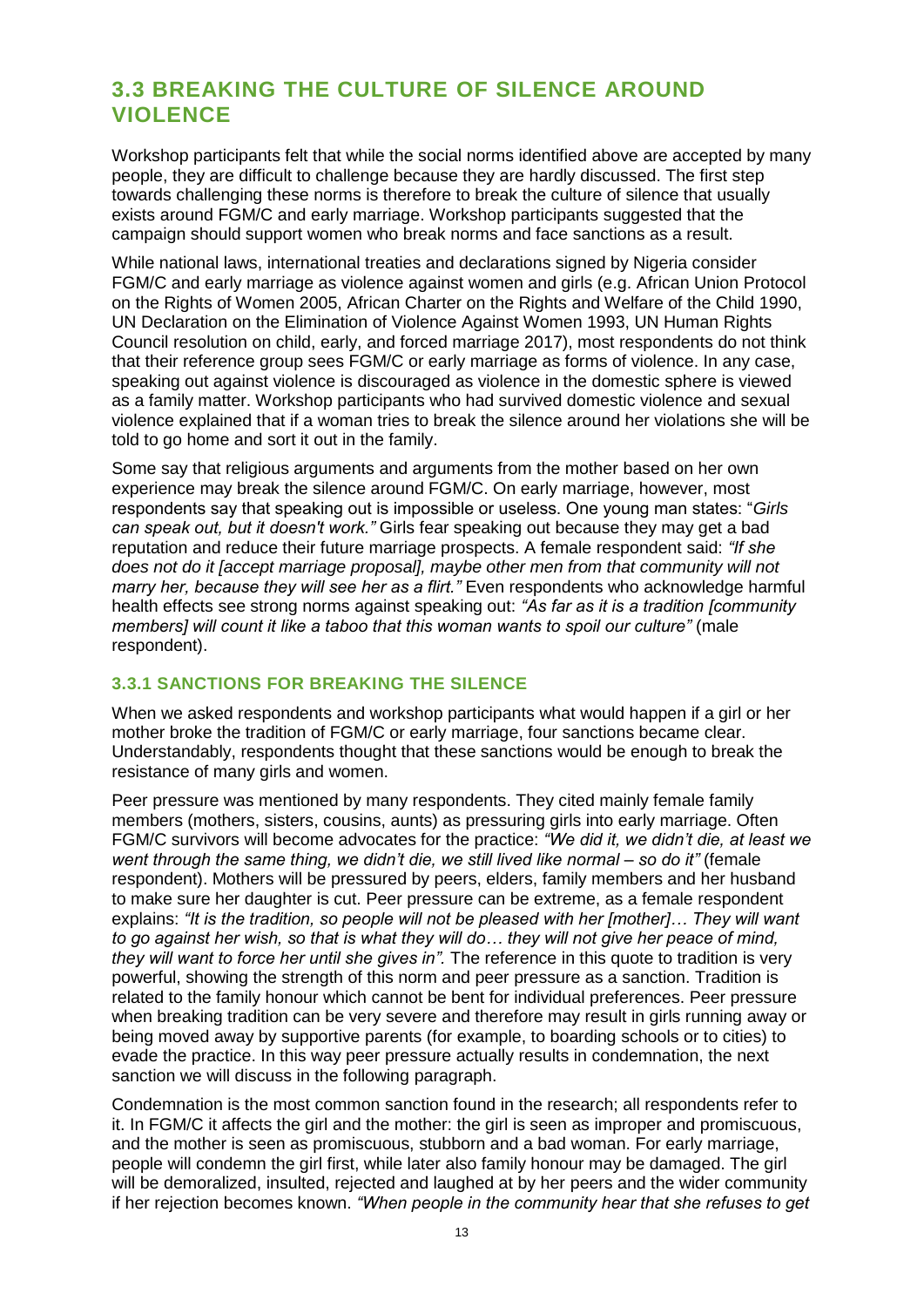*married at this age, they will regard her as a disobedient child and insult her and make so many allegations against her [to] demoralize her and make her change her mind to get married"* (female respondent). Her own family will call her stubborn and disobedient and insult her to save their family honour.

Exclusion of girls and mothers refusing FGM/C or early marriage can result from condemnation. Respondents thought that community members would isolate girls who break a social norm: peers do not want to be friends with them any more, and others will ignore them. Some respondents stated that a mother and girl refusing FGM/C will be threatened with banishment from the village: "*They will say they will banish you from the community, and your mother and father are from there, you have nowhere to go, all these things can make you say, 'after all it will not kill me'"* (female respondent).

Force is pronounced in FGM/C: *"Even if you refuse they might cut you during childbirth"* (female respondent). Midwives who perform the cut during or after the birth of a woman's first child may not even inform the woman or her family about it. Legal force may be brought to bear on a mother who refuses to practice FGM/C on her child: *"If the community has law, and she will not do it, she must pay a fine over it"* (male respondent). For early marriage, respondents could not imagine what would happen in a case of continued refusal: *"She cannot go contrary to what they [parents] want"* (female respondent). Although this did not come up during the interviews, there have been isolated cases in Nigeria of killings or suicides over refusing early marriage (Morineke 2010).

#### **3.3.2 SUPPORTING WOMEN WHO BREAK THE SILENCE**

Some respondents noted that supportive families, peers and community members can lessen the sanctions faced by women and girls who break the silence around violence, or make them easier to bear. In the workshop, partner organizations stressed the importance of encouraging communities to support women who speak out against early marriage and FGM/C.

Respondents noted that in their communities, traditional leaders, religious leaders, peers and professionals are of great importance in setting social norms that reinforce traditional practices such as FGM/C and early marriage. Leaders can have a negative role in keeping harmful traditions alive or a positive role in supporting women who speak out, depending on their personal beliefs:

*"Like the King, if you go to him if such thing [breaking norms] happens, he can reason. Sometimes he can reason [in support of women who break the silence] and say let us leave all these [harmful traditional practices]"* (female respondent).

*"The Amananowie [king] and Amananaara [queen] can come to you to say, this way and this way is how we do it here [….] so do not spoil our tradition"* (female respondent).

Institutions can be norm-changing in their implementation of policies: if they support women, it will lower the threshold for women to speak out. Workshop participants shared stories of institutions sending women back to their family after domestic violence. Respondents mentioned that CSOs are important in changing negative social norms, especially in the implementation of legislation against FGM/C and early marriage. Health institutions sometimes give information that helps to break traditional practices, but may also reinforce FGM/C by providing 'safer' methods of circumcision or when birth attendants combine their health function as midwives with the traditional practice of FGM/C. Holding institutions accountable for ignoring violence against women and girls will help to break the silence.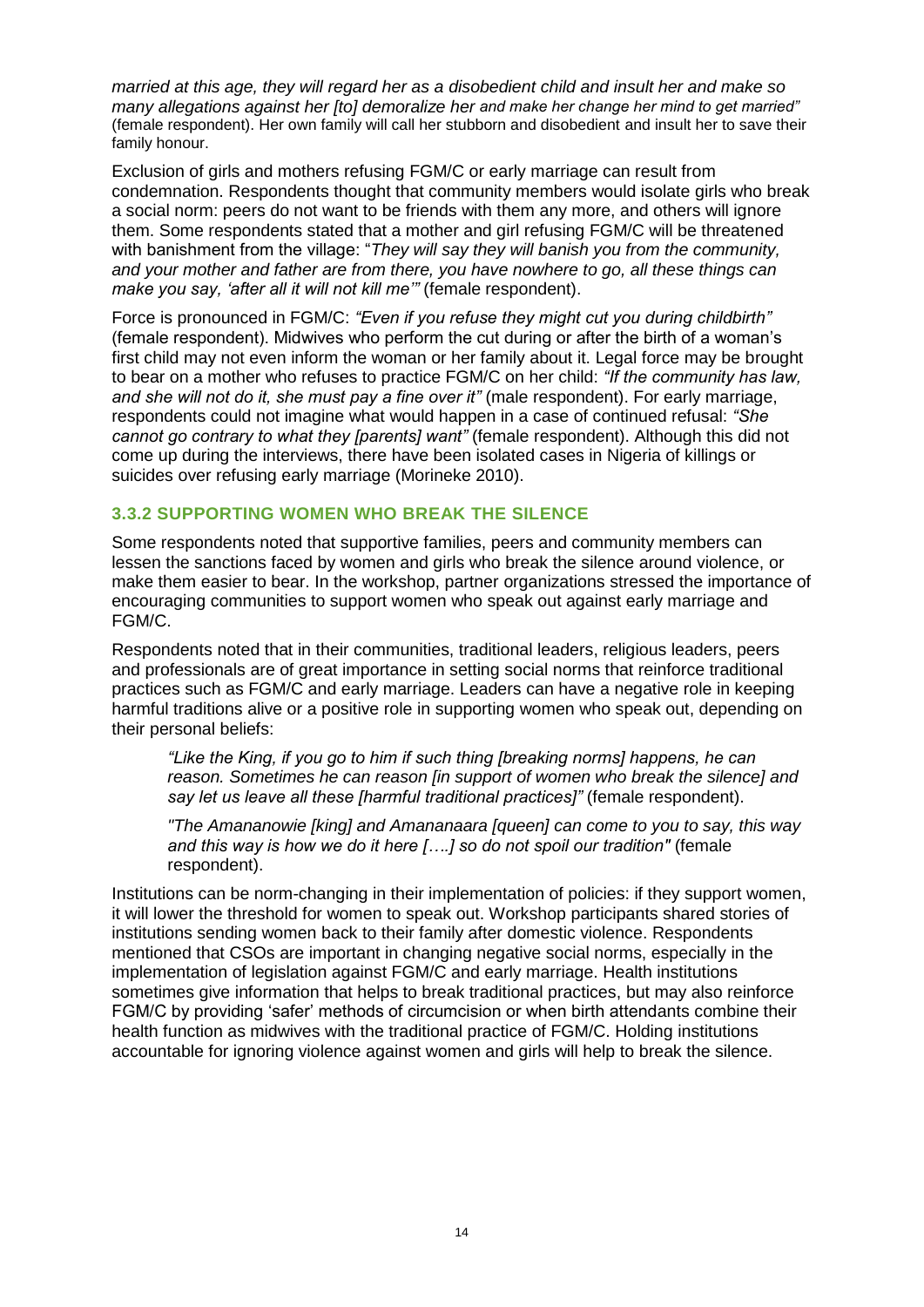## <span id="page-14-0"></span>CONCLUSION: THE NIGERIAN CAMPAIGN TO END VIOLENCE AGAINST WOMEN AND GIRLS

Participants at the campaign design workshop identified broad goals for the Enough campaign in Nigeria: challenge the low worth of women and girls, dismantle the misconception that women are property, challenge inequality in marriage and family life and break the culture of silence around violence against women and girls. They agreed the campaign should challenge the following four negative social norms:

- A respectable woman marries early
- A respectable woman is submissive to male authority
- A suitable woman is not promiscuous
- A woman is worth more as a wife than as a daughter

The campaign will work to replace them with positive social norms that support survivors of violence to break the culture of silence, reinforce women's and girls' control and autonomy over their own body and life choices and promote gender equality. It is important to start changing social norms at the family level, since violence against women and girls is regarded as a family issue. It is also important that the campaign is supported by traditional leaders, religious leaders and professionals, to encourage communities to change gender norms.

The campaign design workshop was inspiring for most participants and reinforced for Oxfam in Nigeria the importance of continuing to work with partners and other stakeholders in a participatory way. At a second design workshop in 2018, partners will together with Oxfam in Nigeria develop the campaign's strategy and refine its objectives.

The research outcomes raised hope that there is fertile ground for the campaign: although social norms are still supportive of FGM/C and early marriage, most respondents' personal attitudes have already shifted to see them as negative. Also promising is that many respondents have some knowledge about the health consequences of early marriage and FGM/C, and half are aware of legislation. Though social norms around traditional practices are not easy to grasp, in the course of campaign development and implementation we hope to increase our understanding of cultural, traditional, and religious interactions that form social norms. The campaign has an opportunity to capitalize on social space being created by celebrities and the implementation of the VAPP Act. The launch of the campaign is provisionally planned to coincide with International Women's Day on 8th March 2018.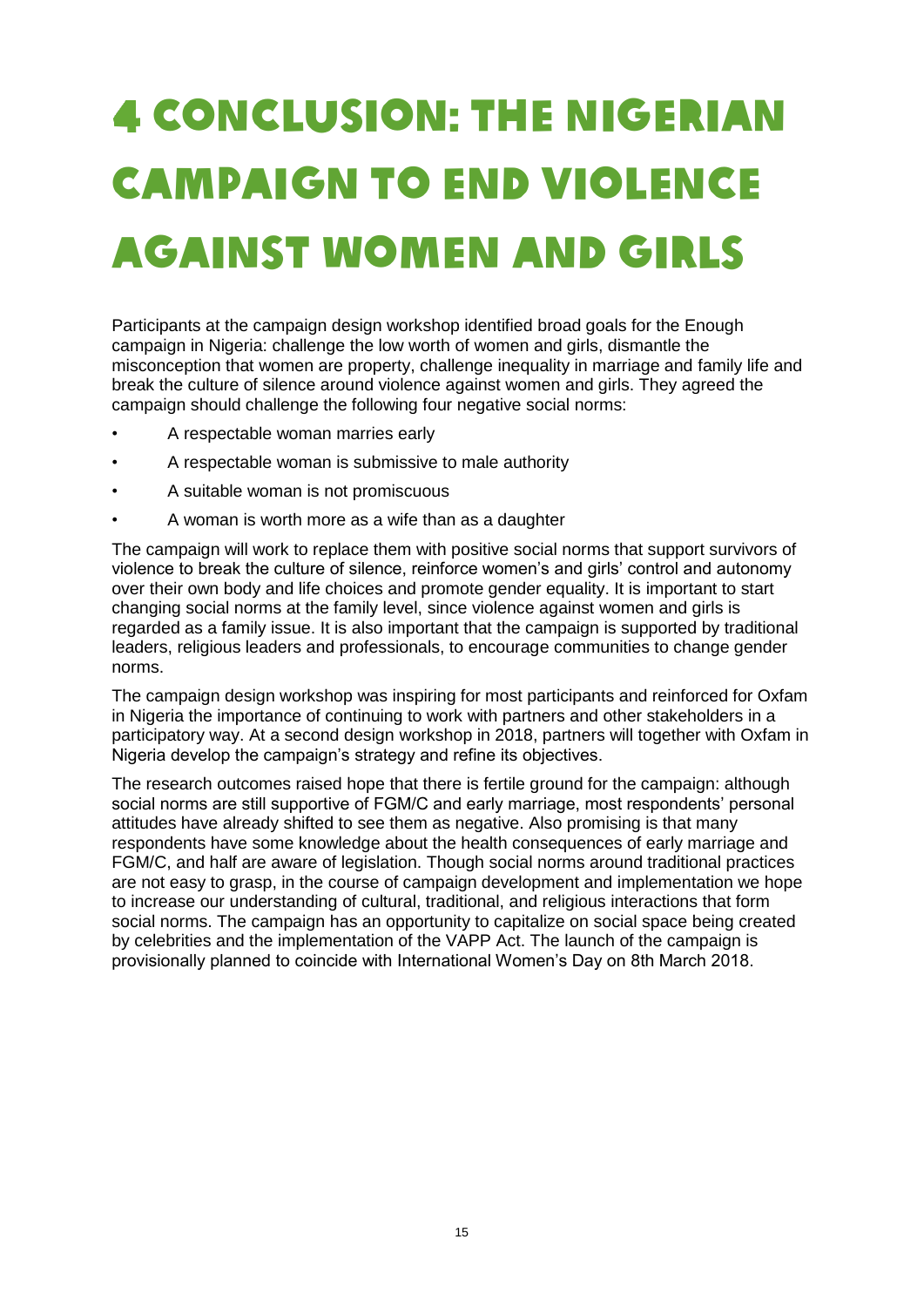### <span id="page-15-0"></span>BIBLIOGRAPHY

African Union (2005). *Protocol to the African Charter on Human and Peoples' Rights on the Rights of Women in Africa*, retrieved on 18 January 2018 from

[http://www.achpr.org/files/instruments/women-protocol/achpr\\_instr\\_proto\\_women\\_eng.pdf.](http://www.achpr.org/files/instruments/women-protocol/achpr_instr_proto_women_eng.pdf)

Alexander-Scott, M., Bell, E., & Holden, J. (2016). *DFID Guidance Note: Shifting Social Norms to Tackle Violence Against Women and Girls (VAWG)*. London, United Kingdom: VAWG Helpdesk.

Barter, C., & Renold, E. (1999). The use of vignettes in qualitative research, *Social Research Update, 25,* University of Surrey.

Boyle, M.H., Georgiades, K., Cullen, J., & Racine, Y. (2009). Community influences on intimate partner violence in India: Women's education, attitudes towards mistreatment and standards of living. *Social Science & Medicine*, *69*(5), 691-697.

Cislaghi, B., & Heise, L. (2016). Measuring Gender-related Social Norms: Report of a Meeting, Baltimore, MD, June 14-15, 2016: Learning Group on Social Norms and Gender-based Violence of the London School of Hygiene and Tropical Medicine.

Cislaghi, B., & Heise, L. (under review). Using social norms theory for health promotion in low-income countries. *Health Promotion International*.

Ellsberg, M., Heise, L., Pena, R., Agurto, S., & Winkvist, A. (2001). Researching domestic violence against women: methodological and ethical considerations. *Studies in family planning*, *32*(1), 1-16.

Ellsberg, M., & Heise, L. (2005). *Researching Violence Against Women. A Practical Guide for Researchers and Activists.* Geneva, Switzerland: World Health Organization.

Francois-Cerrah, M. (2012, September 17). The truth about Muhammad and Aisha. *The Guardian*. Retrieved fro[m https://www.theguardian.com/commentisfree/belief/2012/sep/17/muhammad-aisha-truth.](https://www.theguardian.com/commentisfree/belief/2012/sep/17/muhammad-aisha-truth)

Freymeyer, R.H., & Johnson, B.E. (2007). An exploration of attitudes toward female genital cutting in Nigeria. *Population Research and Policy Review, 26*(1), 69-83.

García-Moreno, C., Zimmerman, C., Morris-Gehring, A., Heise, L., Amin, A., Abrahams, N., Montoya O., Bhate-Deosthali P., Kilonzo N., & Watts, C. (2015). Addressing violence against women: a call to action. *The Lancet*, *385*(9978), 1685-1695.

Gennari, F., Arango, D., McCleary-Sills, J., & Hidalgo, N. (2014). *Violence Against Women and Girls: Social Protection Brief*. Washington, DC: World Bank.

Haylock, L., Cornelius, R., Malunga, A., & Mbandazayo, K. (2016). Shifting negative social norms rooted in unequal gender and power relationships to prevent violence against women and girls. *Gender & Development*, *24*(2), 231-244.

Kelleher, D., & Rao, A. (2001). *What is Gender at Work's Approach to Gender Equality and Institutional Change?* Toronto: Gender at Work. Retrieved on 4 December 2017 from <http://www.genderatwork.org/OurWork/OurApproach/GWFramework.aspx>

National Population Commission (NPC), & ICF International (2014). *Nigeria Demographic and Health Survey 2013* Abuja, Nigeria/Rockville, MD: NPC and ICF International.

Mackie, G., Moneti, F., Denny, E., & Shakya, H. (2012). *What are Social Norms? How are They Measured?* New York, NY/San Diego, CA: UNICEF/UCSD Center on Global Justice.

Morenike, A. (2010). *Nigeria: Between Honour Killings, Child Brides And Forced Marriages.* Retrieved on 13 December 2017 from<http://allafrica.com/stories/201010120727.html>

Odimegwu, C., & Okemgbo, C.N. (2003). Gender Role Ideologies and Prevalence of Violence against Women in Imo State, Nigeria. *The Anthropologist*, *5*(4), 225–236.

Organization of African Unity (1990). *African Charter on the Rights and Welfare of the Child*, 11 July 1990, CAB/LEG/24.9/49, retrieved on 18 January 2018 fro[m http://www.achpr.org/instruments/child/.](http://www.achpr.org/instruments/child/)

Paluck, E.L., Ball, L., Poynton, C., & Sieloff, S. (2010). *Social norms marketing aimed at gender based violence: A literature review and critical assessment.* New York, NY: International Rescue Committee.

UN General Assembly (1993). *Declaration on the Elimination of Violence against Women*, 20 December 1993, A/RES/48/104, retrieved on 18 January 2018 from [http://www.un.org/documents/ga/res/48/a48r104.htm.](http://www.un.org/documents/ga/res/48/a48r104.htm)

UN Human Rights Council (2017). *Child, early and forced marriage in humanitarian settings*, 20 June 2017, A/HRC/35/L.26, retrieved on 18 January 2018 from [http://ap.ohchr.org/Documents/E/HRC/d\\_res\\_dec/A\\_HRC\\_35\\_L.26.docx.](http://ap.ohchr.org/Documents/E/HRC/d_res_dec/A_HRC_35_L.26.docx)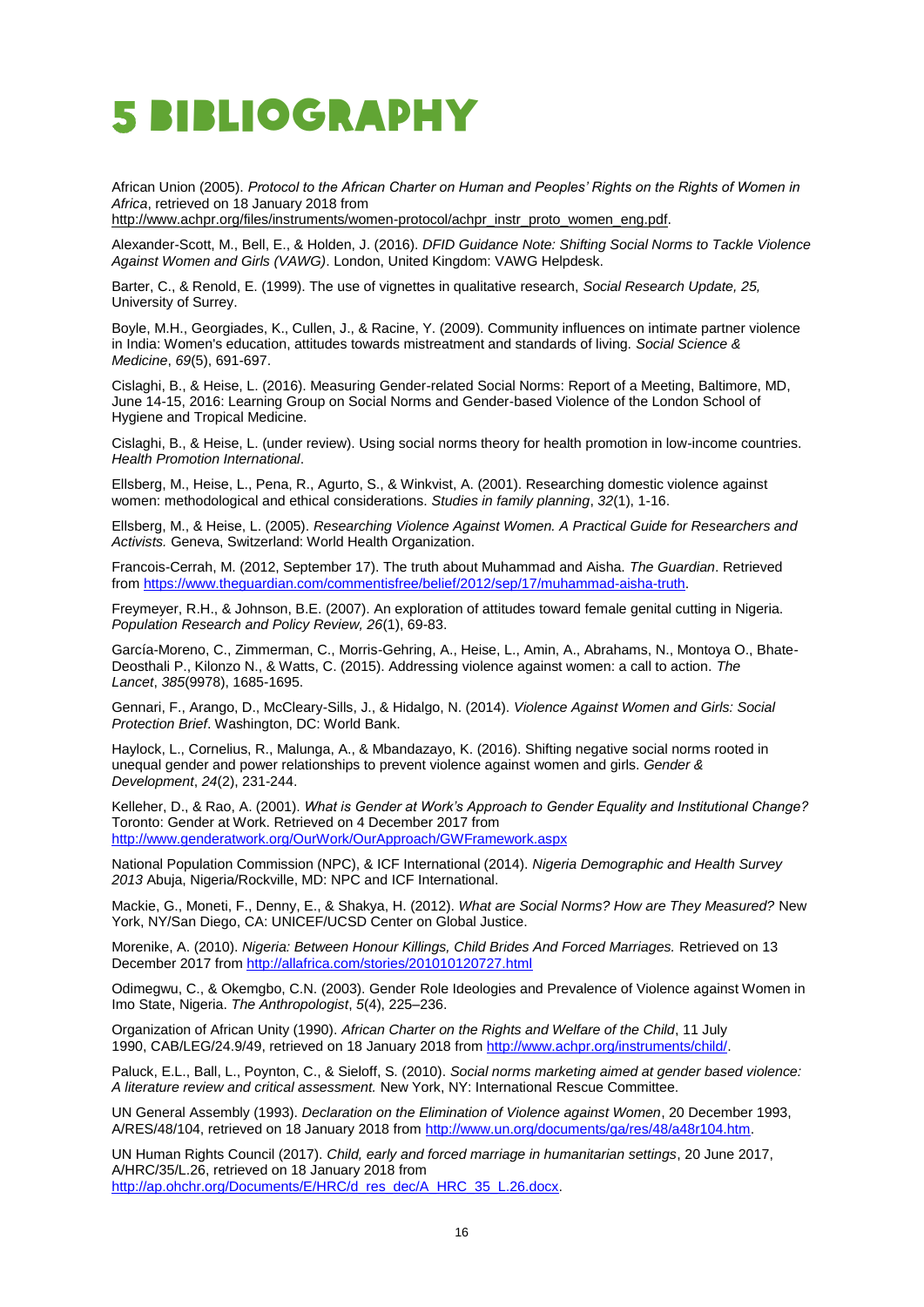<span id="page-16-0"></span>

We would like to thank the 20 men and 20 women from Adamawa and Bayelsa states who were willing to share their thoughts about FGM/C and early marriage. We are also grateful to the enumerators whose sensitivity and thorough interviewing skills contributed greatly to the success of this research: Inatimi Odio, Bogofanyo Perekebina, Naomi Atanga, and Mohammed Jada. We would like to thank the partner organizations, Gender Technical Unit (GTU) at the National Assembly, WRAPA, CBD-NGO Forum, FACE Initiative, OCEAN, WACOL, DARE Africa, CIRRDOC, L&L INTITATIVE, DOSA FGM, CRUDAN, LEAP Initiative; Parliamentarians the Hon. Princess Stella Ngwu (Chair, House Committee on Women's Affairs at the National Assembly), Ms Franca Mbah (Clerk, Senate Committee on Women's Affairs), Hajiya Aisha Inusa (Clerk, House Committee on Women's Affairs and the Legislative Advocacy Coalition on VAW – LACVAW); and Lami Phillips, Oxfam's Goodwill Ambassador on Women's and Girls' Empowerment, for their valuable contribution to the campaign design workshop. Finally, thanks are due to all reviewers of this paper: Sebastian Shikel, Brigitte Obertop, Ruben de Winne, Bethan Cansfield, Charikleia Poucha, Julie Diallo, Nynke Kuperus, Carmen Reinoso, Ben Cislaghi.